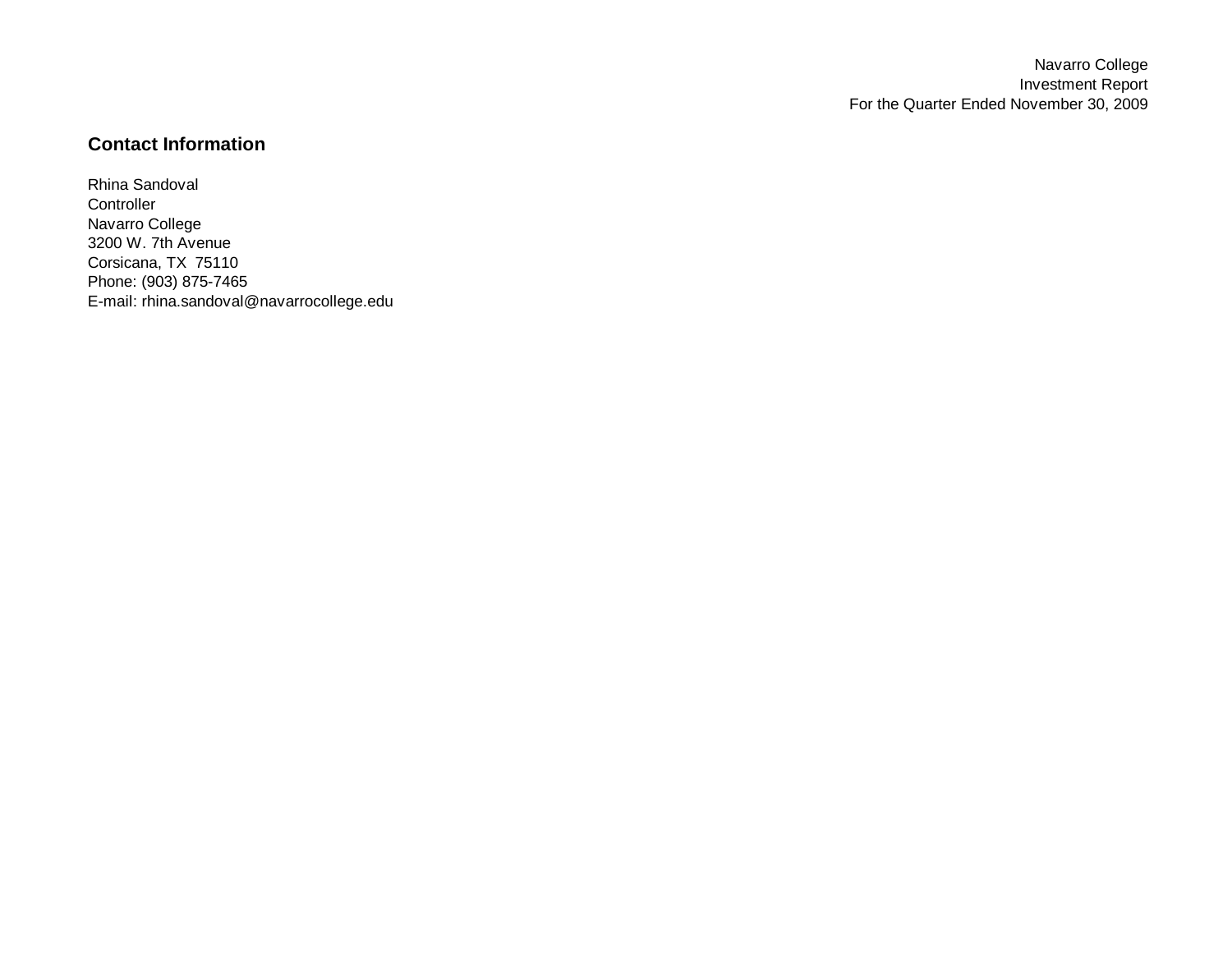## NAVARRO COLLEGE INVESTMENT REPORT FOR THE QUARTER ENDED NOVEMBER 30, 2009

| <b>TYPE OF INVESTMENT</b>                                                                                    | <b>BEGINNING</b><br><b>BOOK VALUE</b><br>08/31/09 | <b>ADDITIONS/</b><br><b>CHANGES</b><br><b>FOR PERIOD</b> | <b>ENDING</b><br><b>BOOK VALUE</b><br>11/30/09 | <b>BEGINNING</b><br><b>MARKET VALUE</b><br>08/31/09 | <b>ENDING</b><br><b>MARKET VALUE</b><br>11/30/09 |
|--------------------------------------------------------------------------------------------------------------|---------------------------------------------------|----------------------------------------------------------|------------------------------------------------|-----------------------------------------------------|--------------------------------------------------|
| <b>Certificates of Deposit</b>                                                                               |                                                   |                                                          |                                                |                                                     |                                                  |
| Community National Bank & Trust of TX - CD #1121587 (Schol)<br>Due 7/18/10 @1.690% Rate<br>Purchased 1/18/09 | 640,000.00                                        |                                                          | 640,000.00                                     | 644,000.44                                          | 646,697.03                                       |
| Community National Bank & Trust of TX - CD #1121103 (E&G)<br>Due 12/01/09 @ 1.300% Rate<br>Purchased 6/01/09 | 1,000,000.00                                      |                                                          | 1,000,000.00                                   | 1,003,241.10                                        | 1,006,482.19                                     |
| Citizens National Bank-Henderson CD #677159 (Schol)<br>Due 8/01/11 @ 2.100% Rate<br>Purchased 08/01/09       | 250,000.00                                        |                                                          | 250,000.00                                     | 250,431.51                                          | 251,740.41                                       |
| Community National Bank & Trust of TX - CD #120322 (E&G)<br>Due 2/28/10 @1.000% Rate<br>Purchased 8/28/09    | 3,000,000.00                                      |                                                          | 3,000,000.00                                   | 3,000,246.58                                        | 3,007,726.03                                     |
| Prosperity Bank - CD#730010417 (Rev&Sink)<br>Due 3/2/10 @1.250% Rate<br>Purchased 9/2/09                     |                                                   | 3,000,000.00                                             | 3,000,000.00                                   |                                                     | 3,009,143.84                                     |
| State Farm - CD #1019063147 (Aux)<br>Due 10/01/10 @1.450% Rate<br>Purchased 10/01/09                         |                                                   | 100,000.00                                               | 100,000.00                                     |                                                     | 100,118.57                                       |
| Community National Bank & Trust of TX - CD #1122269 (E&G)<br>Due 4/2/10 @1.050% Rate<br>Purchased 10/2/09    |                                                   | 1,000,000.00                                             | 1,000,000.00                                   |                                                     | 1,001,697.26                                     |
| Community National Bank & Trust of TX - CD #1122291 (Agency)<br>Due 4/2/10 @1.050% Rate<br>Purchased 10/2/09 |                                                   | 100,000.00                                               | 100,000.00                                     |                                                     | 100,169.73                                       |
| Community National Bank & Trust of TX - CD #1122280 (Schol)<br>Due 4/2/10 @1.050% Rate<br>Purchased 10/2/09  |                                                   | 510,000.00                                               | 510,000.00                                     |                                                     | 510,865.60                                       |
| First Bank & Trust Co. - CD #5006220 (E&G)<br>Due 10/18/10 @2.200% Rate<br>Purchased 10/18/09                |                                                   | 100,000.00                                               | 100,000.00                                     |                                                     | 100,259.18                                       |
| State Farm - CD #1019063147 (Aux)<br>Due 10/01/09 @2.760% Rate<br>Purchased 10/01/08                         | 100,000.00                                        | (100,000.00)                                             |                                                | 102,325.27                                          |                                                  |
| First Bank & Trust Co. - CD #5006220 (E&G)<br>Due 10/18/09 @3.000% Rate<br>Purchased 10/18/08                | 100,000.00                                        | (100,000.00)                                             |                                                | 102,605.48                                          |                                                  |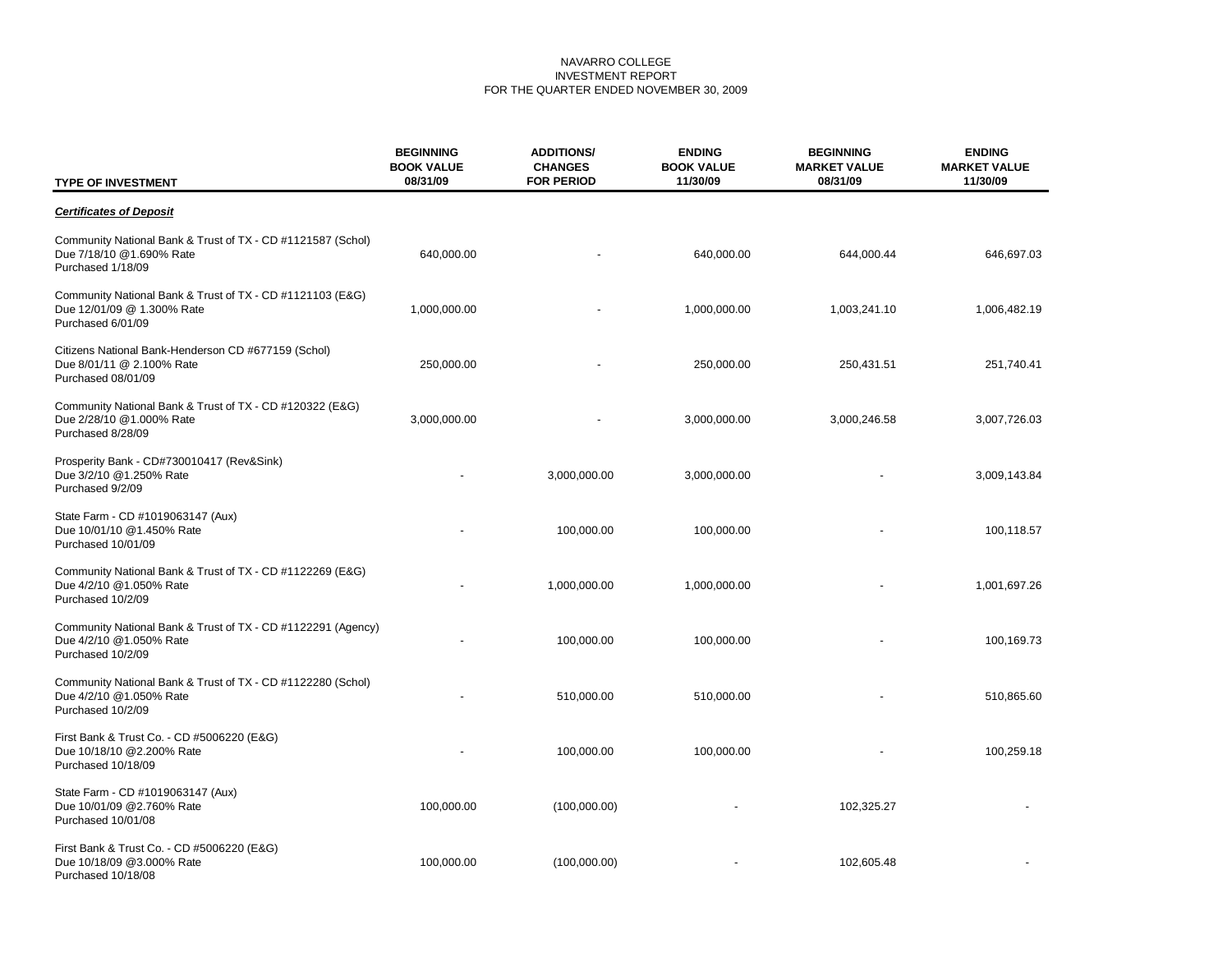## NAVARRO COLLEGE INVESTMENT REPORT FOR THE QUARTER ENDED NOVEMBER 30, 2009

| <b>TYPE OF INVESTMENT</b>                                                                                                                      |              |    | <b>BEGINNING</b><br><b>BOOK VALUE</b><br>08/31/09 | <b>ADDITIONS/</b><br><b>CHANGES</b><br><b>FOR PERIOD</b> |      | <b>ENDING</b><br><b>BOOK VALUE</b><br>11/30/09 |                          | <b>BEGINNING</b><br><b>MARKET VALUE</b><br>08/31/09 |          | <b>ENDING</b><br><b>MARKET VALUE</b><br>11/30/09 |
|------------------------------------------------------------------------------------------------------------------------------------------------|--------------|----|---------------------------------------------------|----------------------------------------------------------|------|------------------------------------------------|--------------------------|-----------------------------------------------------|----------|--------------------------------------------------|
| Community National Bank & Trust of TX - CD #1122269 (E&G)<br>Due 10/2/09 @1.190% Rate<br>Purchased 4/2/09                                      |              |    | 1,000,000.00                                      | (1,000,000.00)                                           |      |                                                |                          | 1,004,923.01                                        |          |                                                  |
| Community National Bank & Trust of TX - CD #1122291 (Agency)<br>Due 10/2/09 @1.190% Rate<br>Purchased 4/2/09                                   |              |    | 100,000.00                                        | (100,000.00)                                             |      |                                                |                          | 100,492.30                                          |          |                                                  |
| Community National Bank & Trust of TX - CD #1122280 (Schol)<br>Due 10/2/09 @1.190% Rate<br>Purchased 4/2/09                                    |              |    | 510,000.00                                        | (510,000.00)                                             |      |                                                |                          | 512,510.74                                          |          |                                                  |
|                                                                                                                                                | Subtotal     | S. | 6,700,000.00                                      | \$<br>3,000,000.00                                       | - \$ | 9,700,000.00                                   | \$                       | 6,720,776.43                                        | -\$      | 9,734,899.84                                     |
| <b>U.S. Government Agency Securities</b>                                                                                                       |              |    |                                                   |                                                          |      |                                                |                          |                                                     |          |                                                  |
| Federal National Mortgage Association (Schol)<br>Due 3/03/09 @ 3.60% Yield<br>CUSIP #3136F5DZ1 (3.60% Rate)<br>Purchased 3/03/04 Par \$350,000 |              |    | 0.00                                              |                                                          |      |                                                |                          | 0.00                                                |          |                                                  |
|                                                                                                                                                | Subtotal     | S. | 0.00                                              | \$                                                       | \$   | 0.00                                           | $\overline{\mathcal{S}}$ | 0.00                                                | <b>S</b> | 0.00                                             |
|                                                                                                                                                | <b>TOTAL</b> | \$ | 6,700,000.00                                      | \$<br>3,000,000.00                                       | \$   | 9,700,000.00                                   | -S                       | 6,720,776.43                                        | - \$     | 9,734,899.84                                     |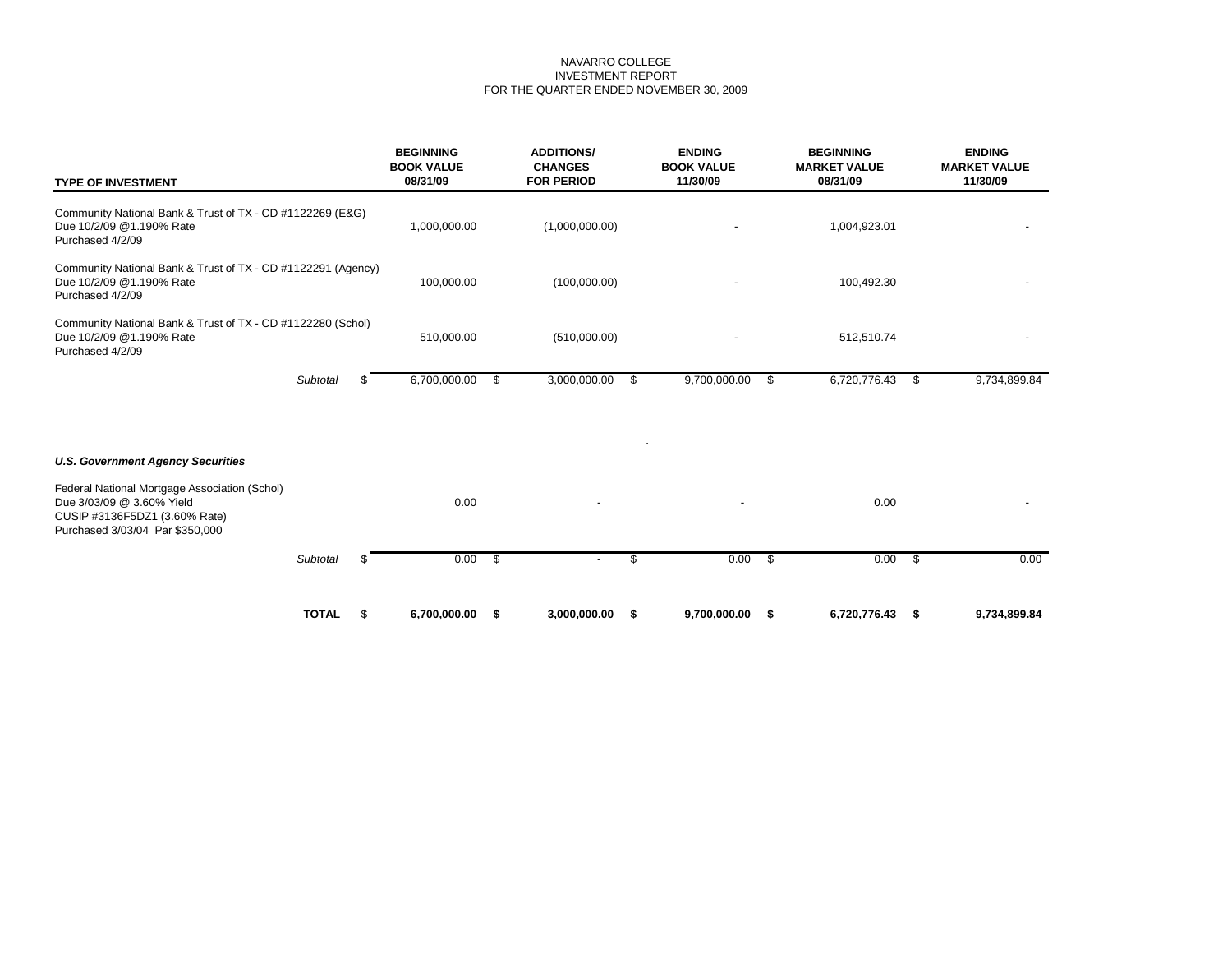# NAVARRO COLLEGE INVESTMENT REPORT RECAP FOR THE QUARTER ENDED NOVEMBER 30, 2009

| <b>TYPE OF INVESTMENT</b>                                                      |      | <b>ENDING</b><br><b>BOOK VALUE</b><br>11/30/09 | <b>Educational and</b><br><b>General Fund</b> | <b>Debt Service</b><br><b>Fund</b> | Auxiliary<br>Fund | Agency<br>Fund | Plant<br>Fund      | <b>Student</b><br><b>Financial</b><br><b>Aid Fund</b> |
|--------------------------------------------------------------------------------|------|------------------------------------------------|-----------------------------------------------|------------------------------------|-------------------|----------------|--------------------|-------------------------------------------------------|
| First Bank & Trust Co. - CD #5006220                                           |      | 100,000.00                                     | 100,000.00                                    |                                    |                   |                |                    |                                                       |
| Community National Bank & Trust of TX - CD #1121103                            |      | 1,000,000.00                                   | 1,000,000.00                                  |                                    |                   |                |                    |                                                       |
| Community National Bank & Trust of TX - CD #120322                             |      | 3,000,000.00                                   | 3,000,000.00                                  |                                    |                   |                |                    |                                                       |
| Community National Bank & Trust of TX - CD #1122269                            |      | 1,000,000.00                                   | 1,000,000.00                                  |                                    |                   |                |                    |                                                       |
| Community National Bank & Trust of TX - CD #1122291                            |      | 100,000.00                                     |                                               |                                    |                   | 100,000.00     |                    |                                                       |
| Community National Bank & Trust of TX - CD #1121587                            |      | 640,000.00                                     |                                               |                                    |                   |                |                    | 640,000.00                                            |
| Community National Bank & Trust of TX - CD #1122280                            |      | 510,000.00                                     |                                               |                                    |                   |                |                    | 510,000.00                                            |
| Citizens National Bank - CD #677159                                            |      | 250,000.00                                     |                                               |                                    |                   |                |                    | 250,000.00                                            |
| State Farm - CD #1019063147                                                    |      | 100,000.00                                     |                                               |                                    | 100,000.00        |                |                    |                                                       |
| Prosperity Bank-CD#730010417                                                   |      | 3,000,000.00                                   |                                               | 3,000,000.00                       |                   |                |                    |                                                       |
|                                                                                | - \$ | 9,700,000.00 \$                                | 5,100,000.00 \$                               | 3,000,000.00 \$                    | 100,000.00 \$     | 100,000.00 \$  | $0.00 \text{ }$ \$ | 1,400,000.00                                          |
| November 30, 2009 Benchmark Rates:                                             |      |                                                |                                               |                                    |                   |                |                    |                                                       |
| <b>TexStar Local Government Investment Service</b>                             |      | 0.1986%                                        |                                               |                                    |                   |                |                    |                                                       |
| Rates and market values are from the November 30, 2009 The Wall Street Journal |      |                                                |                                               |                                    |                   |                |                    |                                                       |
| <b>Federal Funds Rate</b>                                                      |      | 0.1500%                                        |                                               |                                    |                   |                |                    |                                                       |
| Merrill Lynch Ready Assets Trust                                               |      | 0.0700%                                        |                                               |                                    |                   |                |                    |                                                       |
| Treasury Bill - 26 weeks                                                       |      | 0.1500%                                        |                                               |                                    |                   |                |                    |                                                       |
| Certificates of Deposit - Six Months                                           |      | 0.2800%                                        |                                               |                                    |                   |                |                    |                                                       |

We, the investment officers of Navarro College District, swear that, to the best of our knowledge, this report displays Navarro College's investment portfolio as of November 30, 2009. We further swear that transactions inv investment portfolio are in compliance with Navarro College's Investment Policy and Strategy and the provisions of the Public Funds Investment Act, Chapter 2256, and amendments of the Texas Government Code.

**Prepared by:** Date Investment Officer

Date Chief Accountant Date Investment Officer

**RECAP OF INVESTMENTS BY FUND**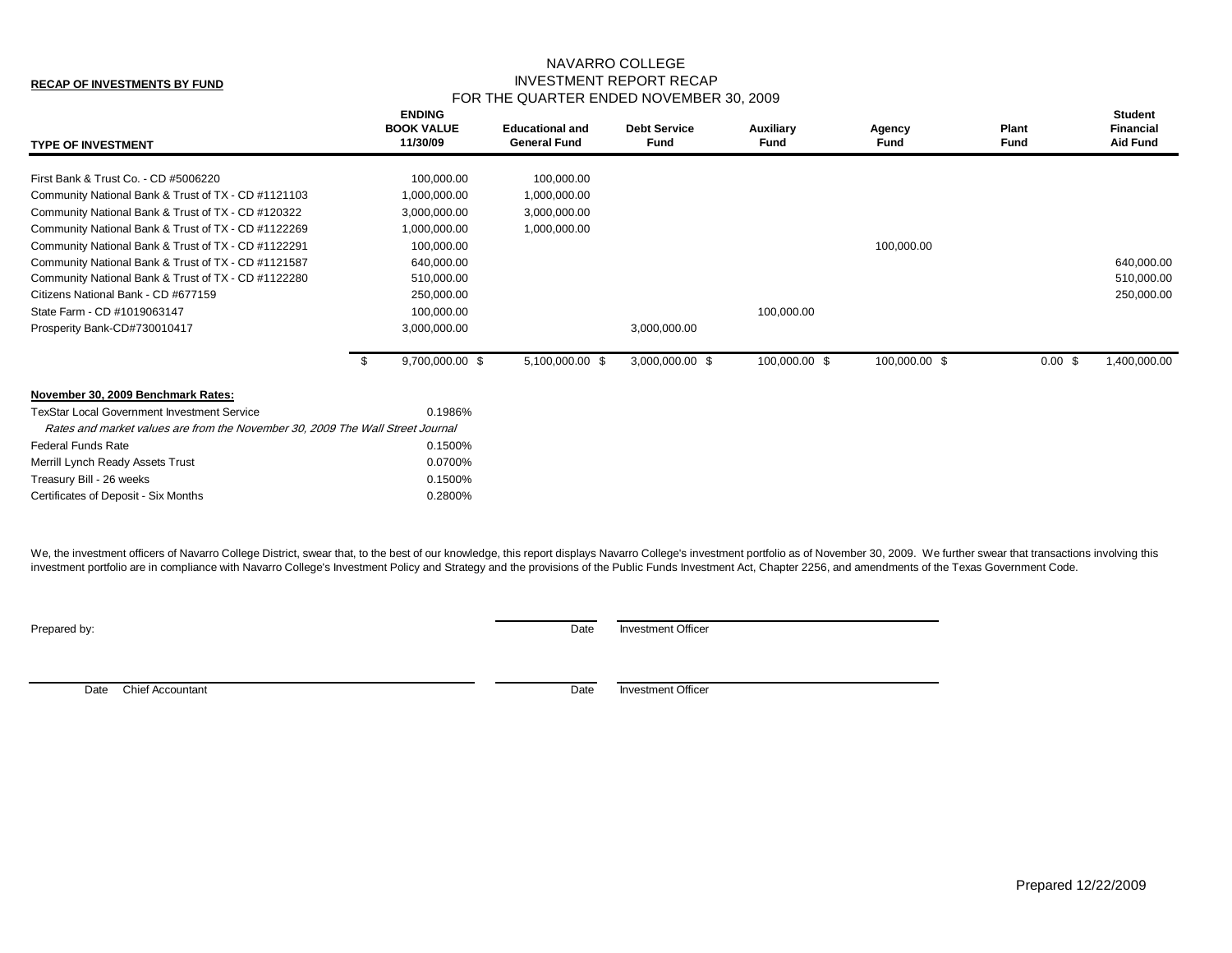# **Navarro College Investment Portfolio Maturity Schedule November 30, 2009**

| <b>MATURITY</b> |             |   |               |
|-----------------|-------------|---|---------------|
| <b>MONTH</b>    | <b>YEAR</b> |   | <b>AMOUNT</b> |
|                 |             |   |               |
| <b>Jan-Dec</b>  | 2009        |   | 1,000,000.00  |
| Jan-Dec         | 2010        |   | 8,450,000.00  |
| Jan-Dec         | 2011        |   | 250,000.00    |
| <b>TOTAL:</b>   |             | S | 9,700,000.00  |